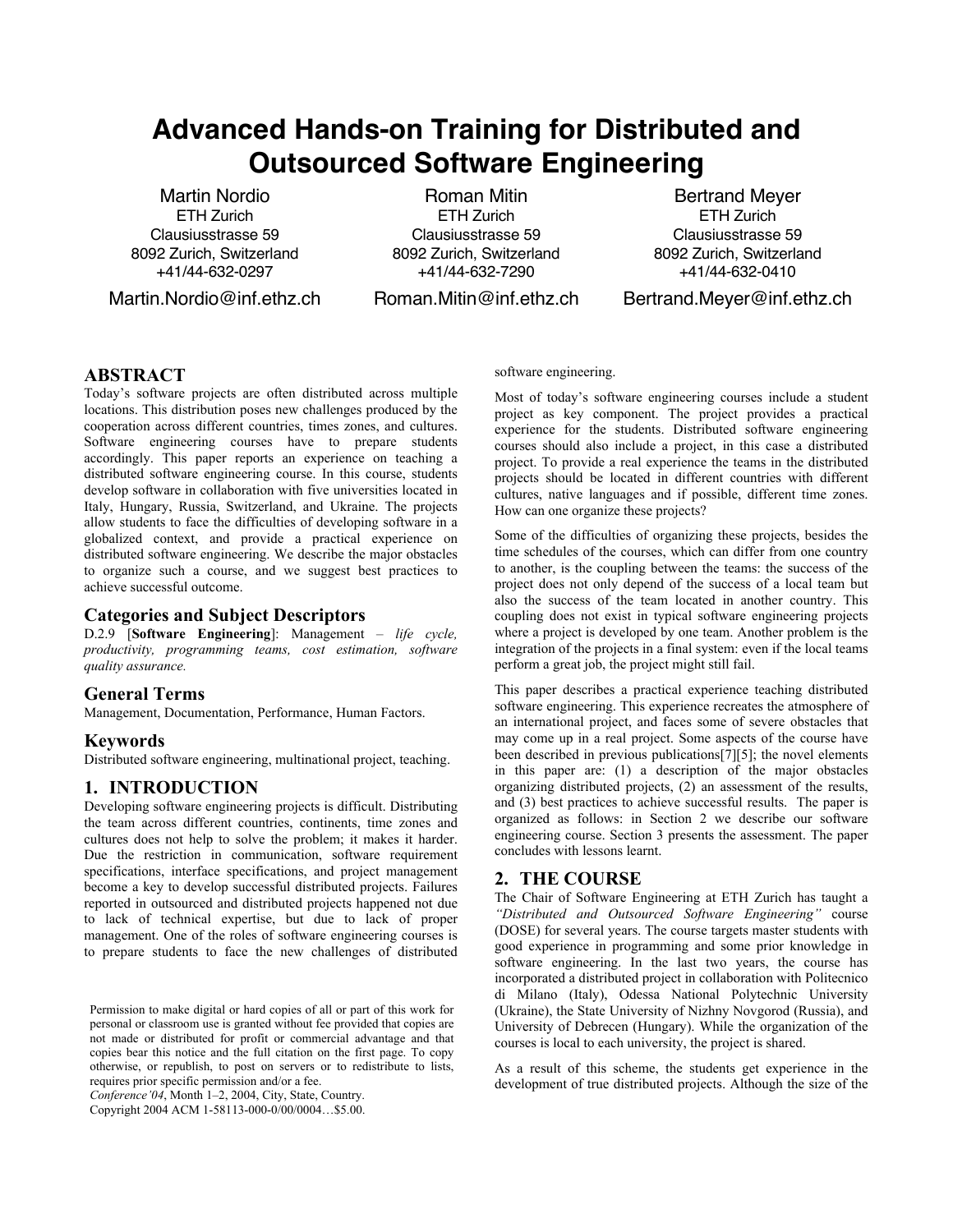projects is small as compared to an industrial project, students face the same difficulties as in a distributed project in industry.

## **2.1 Lectures**

While each participating university was teaching its own software engineering course, the course material was shared. Furthermore, the lectures at ETH Zurich were recorded and were available for all students. The course had two hours of lectures and one hour of exercise sessions.

The topics covered in the course are requirements elicitation and writing software requirement specification, the CMMI model, quality assurance, cost models for outsourcing, supplier agreements, and risk management in distributed projects.

# **2.2 Project**

The key component of the DOSE course is its distributed project. Since distributed projects pose new challenges, the topic of the project should not be a complex system; however, it should be interesting enough for the students. In DOSE2008 [1], the project was chosen from the topics offered in the SCORE [9] competition: "BTW" [10], a system to provide advice to someone planning a trip to a city. We divided the project into three clusters<sup>1</sup> to be handled by different teams within a group<sup>2</sup>; the BTW clusters were:

- SYST: GUI and overall organization of the system
- GEO: Interface with GIS information
- PLAN: Route planning and advice

Each project group includes teams from different universities. Specifically each group in DOSE 2008 was made of three teams, each including two students from a given university. Typical group configurations were:

- Zurich Nizhny Novgorod Milano
- Debrecen Milano Zurich
- Milano Zurich Odessa

This approach has a pedagogical benefit: it forces the teams, in their work and especially their interactions with other teams, to focus on interfaces (in the sense of program interfaces, also known as APIs). This is a key software engineering concept; the best way to teach it is by experience, as students discover the essential role of high-quality interface descriptions, in particular contracts, and realize the extreme degree of precision required to avoid mishaps. The pedagogical value is higher and the lessons deeper than what can be learned from the experience of implementing someone else's blueprint in the process-based approach (although that experience is also useful).

## **2.3 Schedule**

 $\overline{a}$ 

The course had the duration of 14 weeks (from September to December 2008), devoting 13 weeks for the project. The nature of the project makes it desirable to have other participating universities adhere as closely as possible to this schedule. This is difficult to achieve as other universities have their own calendars.

This is one of the reasons of the collaboration with Milano, Nizhny Novgorod, Odessa, and Debrecen: their academic calendar is similar to ETH calendar.

The project consisted of the following three phases:

- Phase 1: Elaborate requirements document per component (4 weeks)
- Phase 2: Revise requirements documents and create consolidated document and develop interface specification (5 weeks)
- Phase 3: Implementation (4 weeks)

In the first phase, besides elaborating the first version of the requirements document, the students have prepared a communication plan. The task consisted of making the first communication with all members of the group, and agreeing on a time slot for weekly meetings. The requirement for the weekly meetings was that at least one member of each team had to participate in the meeting. This task forced students to start the communication from the beginning of the project, and it helped to avoid possible misunderstandings.

The second phase was devoted to revise the requirements documents. The documents were reviewed by all members of the group, and feedback was integrated. Furthermore, students developed interface specifications for their clusters. To avoid misunderstandings and ambiguities of the requirements document, the interface specifications were written in Eiffel using contracts (our previous work [7] shows a study of the use of contracts in distributed projects). The last phase was the implementation and testing of the system.

In 2007 (DOSE2007 [2]), we ran a similar experience with distributed projects. We found out that students did not start the assignments after the first week. This late starting of the assignments produced integration problems: the assignments were finished closed to the deadline leaving no time to solve integration problems. To solve this problem, last year, each phase was implemented in two cycles; thus students had to submit an assignment every second week.

## **2.4 Technology**

The analysis, design and implementation of the projects are done in Eiffel, using the open-source EiffelStudio environment. As Students in several of the universities involved did not know Eiffel in advance, thus ample teaching material was available from the teaching pages at the Chair of Software Engineering's site se.ethz.ch and also from Eiffel Software. Learning Eiffel was not a difficulty for the students, however, we require knowledge of an object-oriented language. One of the reasons of the use Eiffel is its integrated Design by Contract mechanism. Last year projects have shown that contracts help the development of distributed projects [1].

To host the student projects, we use the Origo platform [8] as a general-purpose open-source hosting framework. Origo provides forums for discussions, Wiki pages, configuration management support (Subversion) etc.

<sup>&</sup>lt;sup>1</sup> A *cluster* is a part of the project implemented by one team.

<sup>&</sup>lt;sup>2</sup> A *group* does the full project and is made of teams, each doing a part of the project; A *team* is made of students from one university, but a group involves teams from different universities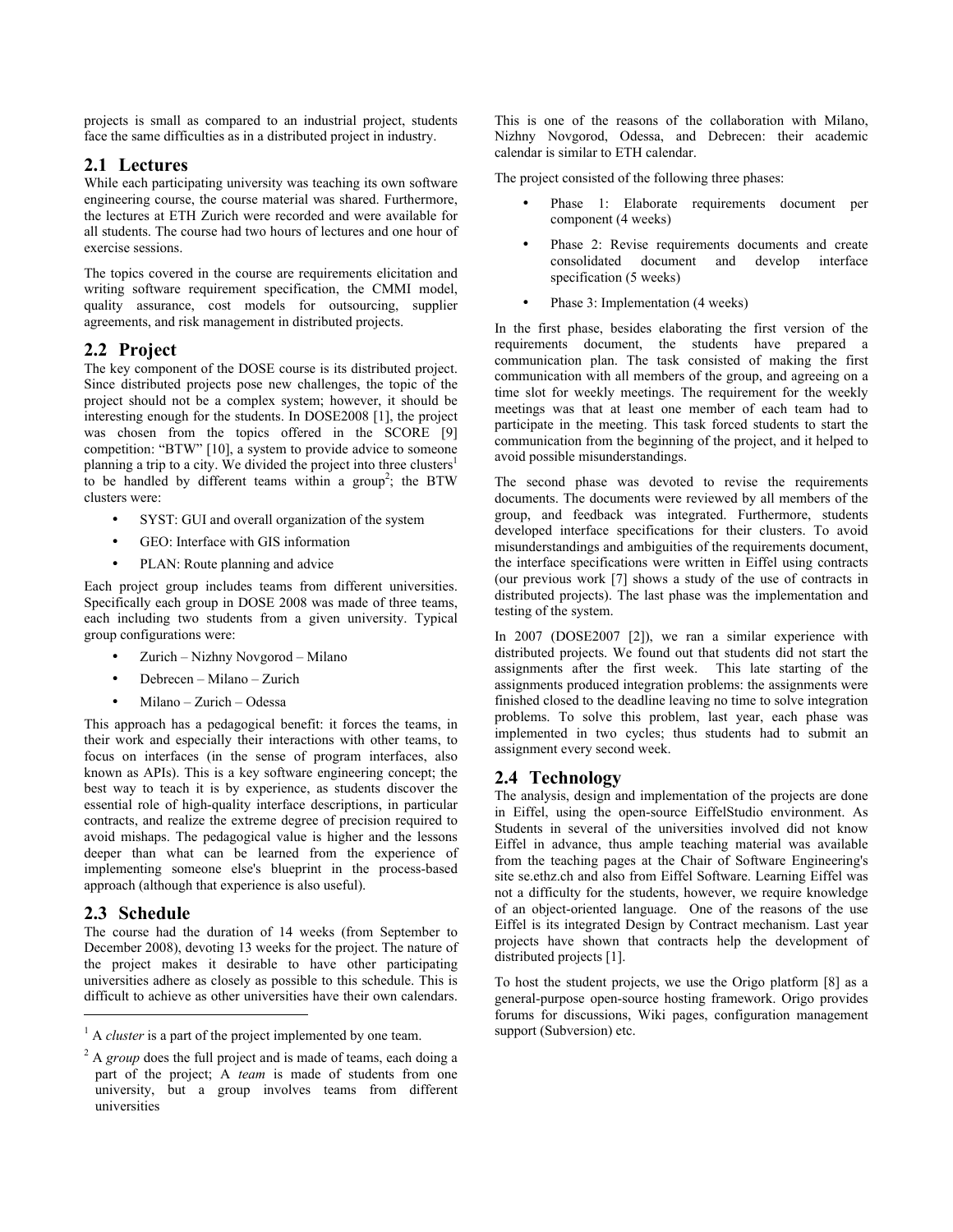## **3. ASSESSMENT**

### **3.1 Project outcome**

The results of the project were good: the teams integrated the subsystems and a final project was working at the end of the semester. Although some functionalities of the project were missing, the requirements with high priority were implemented.

At the beginning of the semester, there were six projects (about 50 students distributed in the five universities): five projects were implemented and successfully integrated; and one project failed. On average, the implemented projects had 44 classes, and 4789 lines of code (the projects were developed by 6-7 students).

## **3.2 The problem of using a distributed project**

There are several problems when one tries to develop distributed projects: lack of communication, inconsistent shared vision, cultural differences, different interest in the project, weak commitment of certain teams in a group etc. However, one of the most important problems to solve is the coupling of the subsystems: if a subsystem fails, the whole project will fail.

In 2007, we experienced difficulties with teams leaving the project. Some of the reasons are lack of motivation or inability to cope with the language barrier. For example, in Russia one student was excited about the project in the beginning but, due to poor language skills, decided to leave the project. As a result one group lost a team and the critical component this team was working on. To solve this problem, we had to reorganize the groups.

Students need a sufficient level in English to participate in the project. In Russia and Ukraine, not all students speak English. To avoid communication problems, students in Russian and Ukrainian universities had to pass a language test before joining the course.

At Politecnico di Milano, the DOSE project is a selective part of a large software engineering course (with more than 100 students). Since the project is taught, students had the option to implement a distributed project or a local project. Many students in Milano were interested in the distributed project, and the best applications were selected to participate. This selection produced an excellent result from the students at Politecnico di Milano: no student left the project, and the quality of requirements documents and the implementation was very good. In the other universities, there was at least one student leaving the course either due to language problems or personal interest.

## **3.3 Students' feedback**

During the projects, we have collected students' feedback. This empirical data is not statistically significant; it only characterizes our experience. In the following sections, we present the results.

## *3.3.1 Motivation*

Keeping the students motivated and excited about the project is important for all software engineering projects. Before starting each phase (1-requirements, 2-interface specification, and 3 implementation), students filled in a questionnaire about how motivated they were. They were asked to give a number from 1 to 10 where 1 is no motivation and 10 very motivated. The questionnaire was filled in by 100% of the groups (the questionnaire was part of the assignments, so all groups reported their motivation). In average, the motivation was very high (8.2) at the beginning of phase 1. Before phase 2 and phase 3, motivation was still very high: 8.1 and 8.0 respectively. We think challenging projects help to keep a high students' motivation.

## *3.3.2 Expended Time*

Some interesting questions to ask are:

- How much time did the teams expend in each phase?
- How much time did they expend in communication?

Table 2 shows the expended time in the whole phase 1 and phase 2, and the time expended only in communication. This data represents the 78% of the projects; unfortunately, the collected data for phase 3 is not representative and it is not presented in the table.

The average of time expected in phase 1 is 30 hours; the average time used for communication was 14 hours, which represents 47% of the time used in phase 1. This high percentage is because in phase 1, students start the collaboration; they exchange contact information, they discuss how to organize the project, how to split the tasks, they schedule the meetings, etc.

The percentage of the average of communication time was reduced in phase 2: 40%. The average of hours expended in communication is 43 hours, and the average of communication time is 18 hours.

We think there are two main reasons why the time expended in communication is high. The first one is that phase 1 and 2 are the critical phases of the project: a misunderstanding in these phases might produce that the project fails. In phase 2, students discuss the interface specification. This interface specification is important for the integration of the project.

The second reason is that projects are distributed in three locations. All discussions have to involve three different countries (in some cases with different time zones). We do not have concrete evidence of the overhead in communication comparing distributed projects in two and three locations; we plan to make a study during the development of next DOSE course.

#### *3.3.3 Tools for communication*

Another important part of the students' feedback was to collect information about the tools they used to communicate. Most of the students used Skype, e-mail, wiki, and Google docs. There was a small group using Google groups and Basecamp. The average of the tools is: 63% Skype; 26% e-mail; 8.5% e-mail; 1.5% Google docs; 1% other. This information was collected three times during the project, and it represents 95% of the projects.

Students reported that most of the Skype communication was done using only chat. About 60% of the teams did not used voice for communication. The reason was that the Internet connection, especially in Russia, Hungary, and Ukraine, was slow, and they were not able to use voice communication.

#### *3.3.4 Other problems*

The main problems during the project were about communication. Some teams reported that the level of English of the other teams was poor, making the communication harder.

There were some difficulties about project management: some teams had problems deciding how to split the work in different cluster, and agreeing the scope of the clusters. In the first phase of the projects students were asked to prepare communication plan,